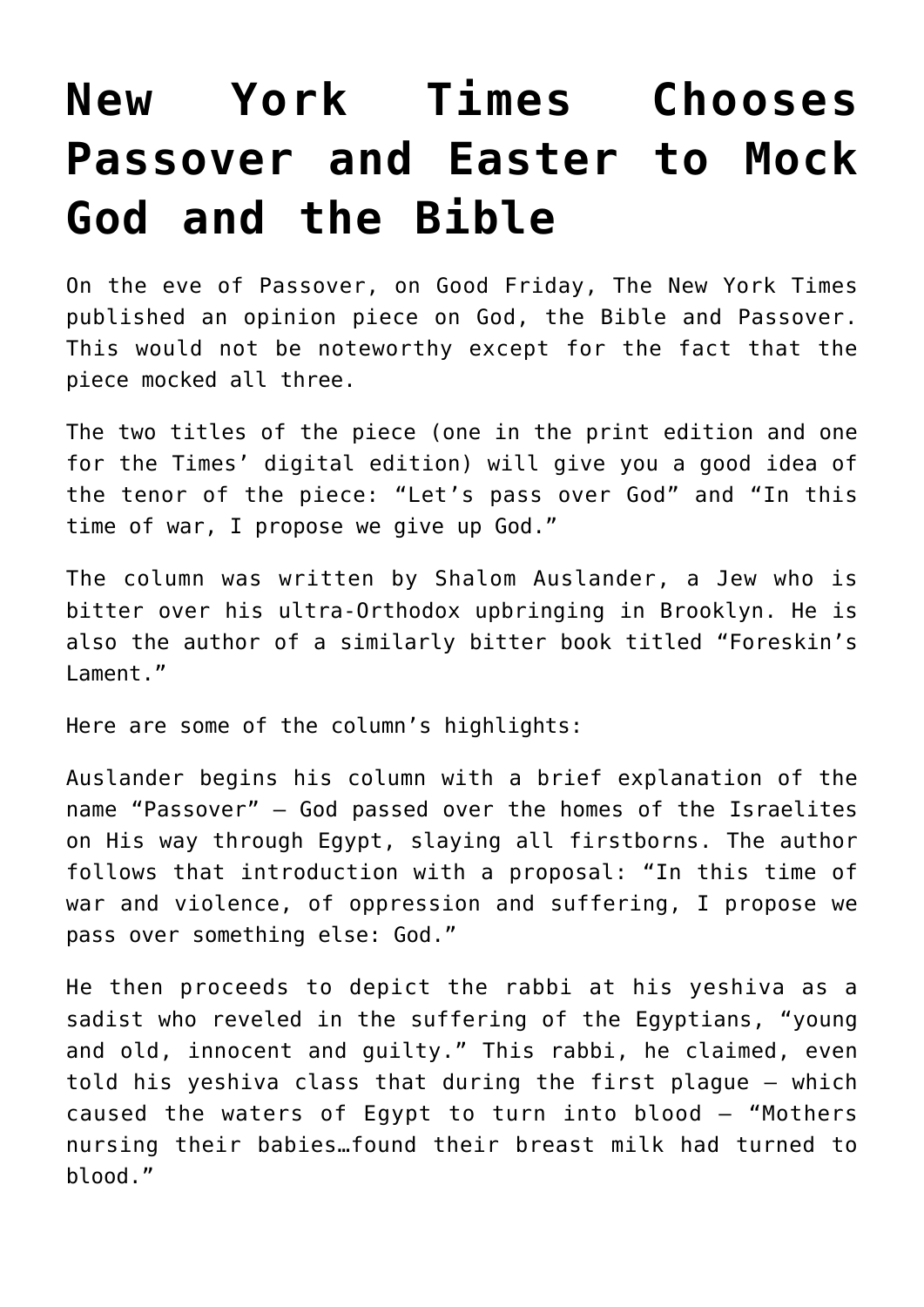Auslander then adds: "'Yay!' my classmates cheered."

They were learning to be sadists like their rabbi.

As it happens, having studied in a yeshiva until the age of 19, having written three volumes of a five-volume commentary on the Torah ("The Rational Bible") and most recently having written the bestselling Haggadah in America (according to Amazon), "The Rational Passover Haggadah," I know a fair amount about this subject.

I never heard a Jew say that Egyptian mothers' milk turned into blood. I'm not accusing Auslander of lying, but if what he wrote is true, it is highly irresponsible to represent something so bizarre as normative Jewish teaching.

As for his classmates cheering, "Yay!" this is the very opposite of how Jews have been taught to relate to the sufferings of the ancient Egyptians.

Three examples:

First, according to the Talmud — the holiest Jewish work after the Hebrew Bible, written nearly 2,000 years ago — with regard to the Egyptians drowning in the sea after God split it to enable the Jews to cross it, God admonished his angels who sang a song of rejoicing: "My handiwork is drowning in the sea and you are singing before me?!"

Every Jew who attends yeshiva is taught that. Every.

Second, also nearly 2,000 years ago, the Midrash (a collection of stories and commentary that interpret the Hebrew scriptures) explained why Jews are to recite only half of the Hallel (psalms of thanksgiving) during the days of Passover following the Seder: "We cannot sing a full song of thanksgiving for the salvation of our people, which was purchased so dearly with the sinking of the pursuers into the Red Sea."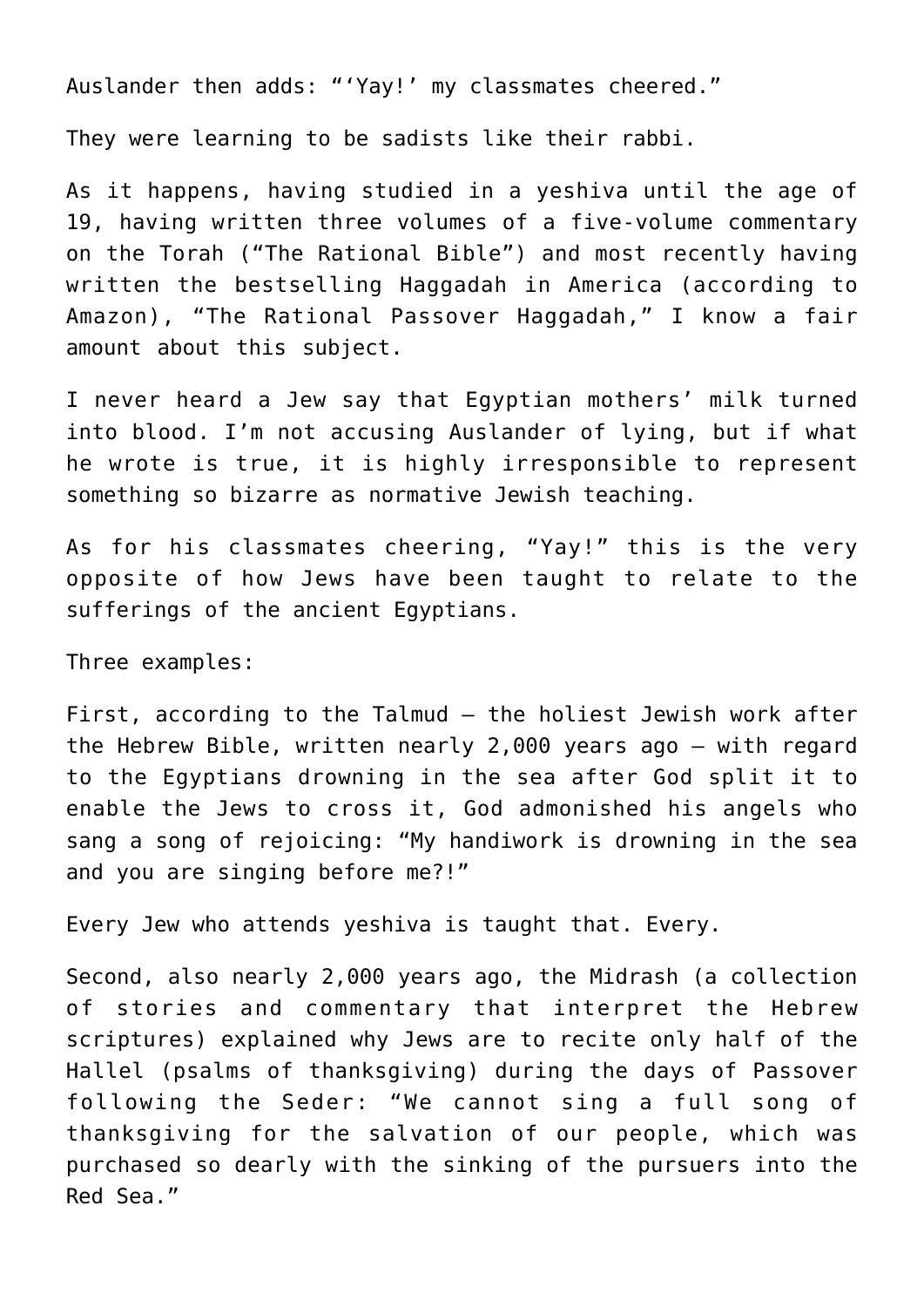Third, for at least 100 years, and some say many more, the reason Jews have given for the symbolic spilling of wine from their cups while reciting the ten plagues during the Seder is that we are to symbolically diminish our joy when retelling the Egyptians' suffering.

Yay, indeed.

More from Auslander:

"If he were mortal, the God of Jews, Christians, and Muslims would be dragged to The Hague. And yet we praise him. We emulate him. We implore our children to be like him…Perhaps now is a good time to teach our children to pass over God — to be as unlike him as possible."

Auslander looks forward to the day when children will be taught to be as unlike God as possible. Then, when they hear biblical stories about God, "'Boo!' the children will jeer."

Two conclusions:

To begin with the last quote, that children will boo God, is the hope not only of Shalom Auslander, but also of The New York Times. People need to understand the loathing of traditional Western religions and of Bible-based (i.e., "Judeo-Christian") values that has permeated leftism since Marx and, later, Lenin. Many liberals affirm religion, but the Left hates it. The Left understands that the only viable opposition to it consists of Orthodox Jews, traditional Catholics, evangelical Protestants and traditional Mormons.

The second conclusion concerns cowardice.

It is close to inconceivable that The New York Times would publish a column mocking Allah, Muhammad and the Quran during the month of Ramadan (or, for that matter, at any time of the year). It is now Ramadan, and the only articles I could find in The New York Times about the Muslim holy month are about